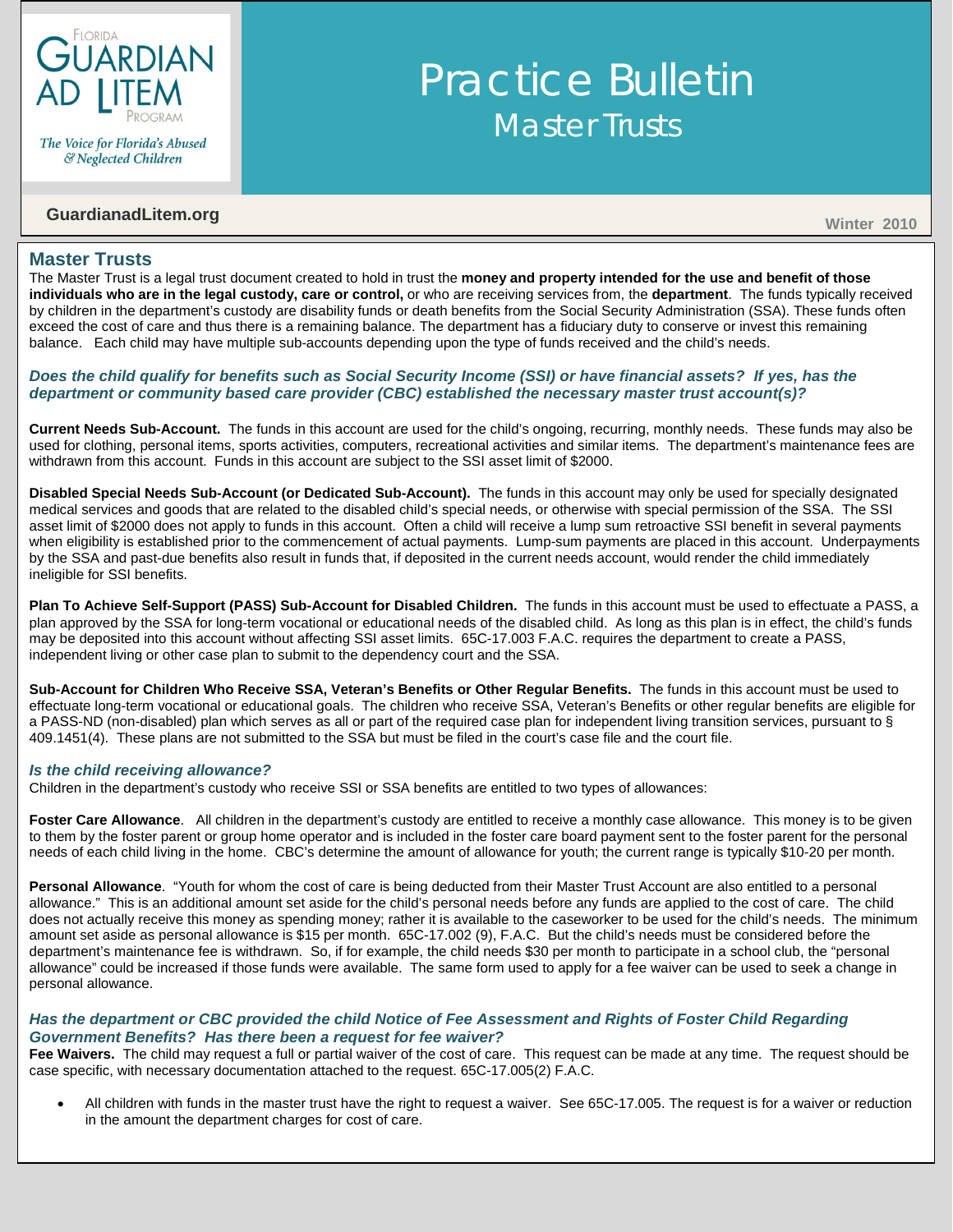- Notice must be provided at the time the trust is established, and at all judicial reviews. The notice should be supplied to: child, GAL, child's parents if pre-TPR, child's foster parents, child's caseworker and the court.
- The request is made by submitting the Notice of Fee Assessment and Rights of Foster Child Regarding Government Benefits, form CF 0285D to the Region, Circuit or CBC.

A reviewing court may set aside agency action when it finds that the action is dependent on any finding of fact that is not supported by competent substantial evidence in the record, a material error in procedure, an erroneous interpretation of law, or an abuse of discretion. § 120.68(7), Fla. Stat. (2005); see *Gross v. Dep't of Health,* 819 So.2d 997, 1001 (Fla. 5th DCA 2002). *Henderson v. Dep't of Health, Bd. Of Nursing*, 964 So.2d 77 (Fla. 5th DCA 2007).

#### *Has the department attached an accounting of the child's trust account to the Judicial Review Report?*

The department must monitor the current balance of the account. Accounts funded by SSI payments cannot exceed \$2,000.00. Once the balance reaches \$1,500.00, an **expenditure plan** is required. In order to ensure that the current needs Master Trust Account balance does not exceed \$2000, the department must closely monitor the account and **spend down the account** when necessary. 65C-17.003(1) requires the caseworker to keep the child informed of all purchases from the Master Trust account. Rule 65C.17-006, F.A.C. requires the department to provide a quarterly Master Trust accounting at each Judicial Review hearing. These accountings may contain mathematical errors so it is crucial that each accounting is analyzed closely by the advocate.

#### **Tools for Preserving Assets in Excess of \$2,000 for Youth with Disabilities**

*PASS plan.* If a youth has a source of income *other than SSI*, he or she may be able to accumulate assets in excess of \$2,000 in a PASS plan. A PASS plan is a Social Security program designed to allow people with disabilities to accumulate and use assets for the purpose of enhancing their employment opportunities without jeopardizing their SSI (and as adults, their disability) benefits.

*Special Needs Trusts.*If a youth with disabilities receives a large sum of money, and if he or she will require expensive care and services, the advocate should consider a special needs trust. Money in a special needs trust does not count as an asset for purpose of government benefits, such as SSI and Medicaid.

*Pooled Trusts.*Pooled trusts are a good alternative if the funds available do not justify the cost of creating and managing a special needs trust. A nonprofit pooled income special needs trust is run by a nonprofit organization that invests and manages money from many people.

#### *Does the child have immediate access to the funds as the child transitions to adulthood?*

When the child turns eighteen or is discharged from the custody of the department, there are three options:

- 1) the department may release the money to the child or as the child directs; Department of Children and Families v. R.G. 950 So.2d (Fla. 5th DCA 2007)
- 2) if a physical or mental disability renders the child unable to handle financial affairs, the department must apply for a court order to establish a trust on behalf of the child (if no relative or friend of the child is available, then the department is the trustee of this new trust); or
- 3) if the child is under 18 and leaves the custody of the department due to an adoption or other permanent placement, the department must seek a court order directing disposition of the money and property. §402.17, Fla. Stat. (2009).

# **Master Trust Issue Spotting**

- $\Box$  Has the department provided regular accountings?
- $\Box$  Has the department applied for SSI benefits on behalf of the child?
- 
- $\Box$  Is the child eligible for any derivative benefits (parents deceased or disabled)?<br> $\Box$  Is there an appropriate adult who can serve as the representative pavee for the  $\Box$  Is there an appropriate adult who can serve as the representative payee for the child rather than the department?<br> $\Box$  Has the department filed the required Master Trust accountings?
- 
- $\Box$  Has the department filed the required Master Trust accountings?<br> $\Box$  Is there a spending plan in place to ensure that funds are used to Is there a spending plan in place to ensure that funds are used to meet the child's specific needs?
- $\Box$  If the child receives SSI, is the balance of the Master Trust current needs sub account close to the \$2000 limit?
- $\Box$  How has the department spent the child's money?
- $\Box$  Is the child's specific need being met by the expenditures?
- □ Are there accurate records?
- $\square$  Does the child actually have the property purchased with his or her money?
- Has the advocate considered a PASS account, Special Needs Trust or Pooled Trust for the child's Master Trust funds?
- $\Box$  Has the department provided notice of the child's right to request a fee waiver with every judicial review?
- $\Box$  Does the child need a lump sum of money to address a specific need? If so, has a waiver request been filed?  $\Box$  Does the child have an ongoing need for additional funds to be expended? If so, has a request to increa
- Does the child have an ongoing need for additional funds to be expended? If so, has a request to increase the personal allowance been filed?
- $\Box$  Is the child close to turning 18? If so, has a motion regarding the disbursement of the funds to the child been filed?

# **What should be in a Master Trust Quarterly Accounting?** A copy of the most current quarterly accounting record **shall**

be filed with the court at the time of each judicial review of the case.

- $\Box$  Type of benefit payment;<br> $\Box$  monthly benefit amount:
- $\Box$  monthly benefit amount;<br> $\Box$  interest earned and any
- interest earned and any other adjustments;
- $\Box$  monthly cost of care and other withdrawals/adjustments, and
- $\Box$  the current balance in each subaccount.